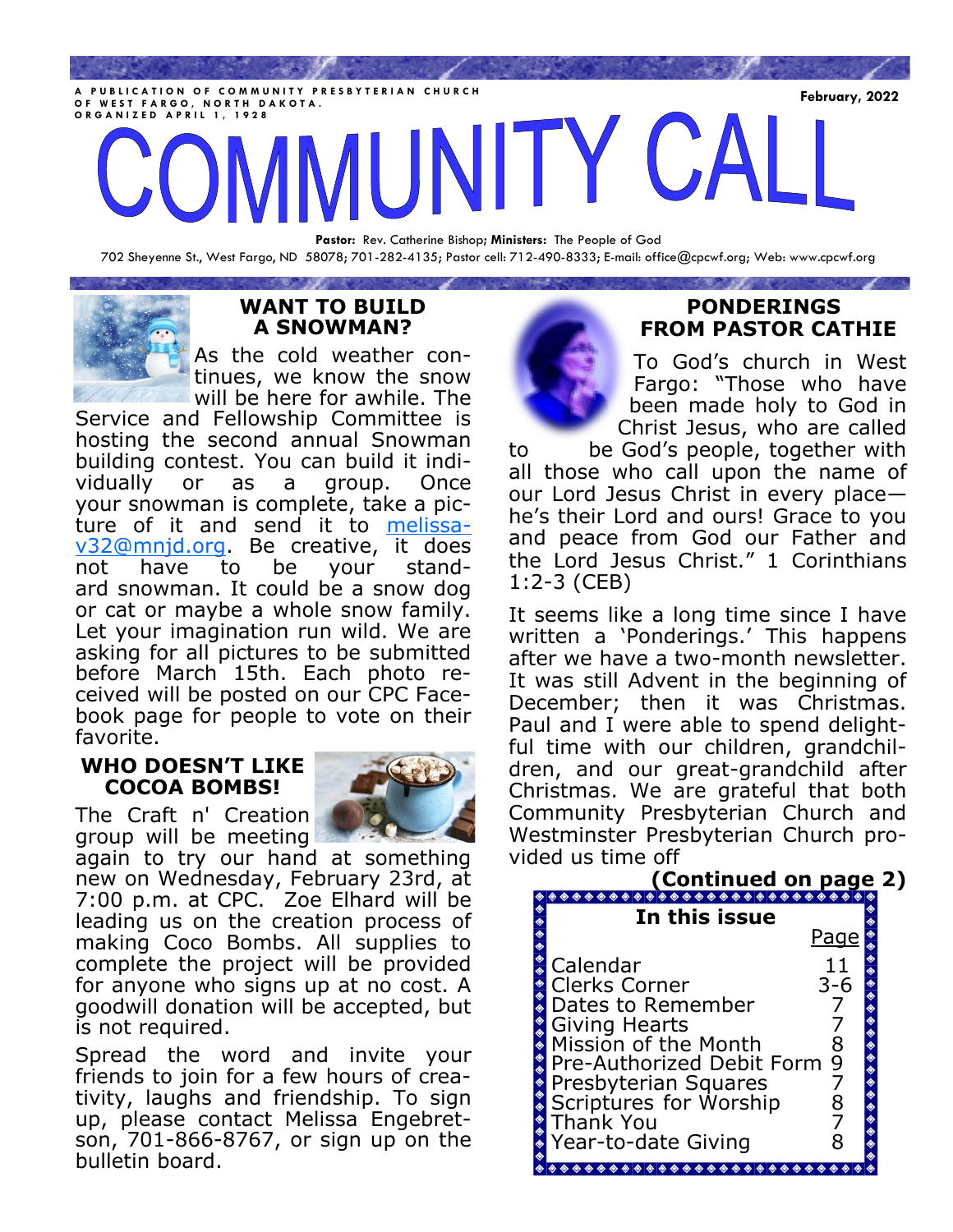#### Page 2

#### **(Continued from page 1)** together.

January began the month with the 2nd Sunday of Christmas, then the Baptism of the Lord, and the remainder of January was Epiphany. Do you ever wonder how we ever remember all these liturgical colors and seasons? It can feel overwhelming. Each month brings with it a little more information for us. January

includes both White and Green liturgical colors. I encourage you to get to know each of the months and how it fits into our lives as Christians.

This is the February newsletter, so here are some things to know

about February. First, there are four Sundays in February. The first three Sundays are part of Epiphany and use Green. The last Sunday of February is called the "Transfiguration of the Lord" with the color White. Hmmm…what is Transfiguration?

Three of the Gospels tell us the story of the transfiguration: Mathew 17:1-8, Mark 9:2-8, and Luke 9:28-36. Each of the gospels are slightly different. I encourage you to read each of the gospel stories. Here are a few hints: it is in a mountain setting; when something is "transfigured" the person is dazzling white, and it is part of the disciples' visionary experience. Jesus went up the mountain with Peter, James, and John. Peter was terrified and confused. Now, you can finish the story.

There is something else that happens in March yet is part of the preparation in February. March 2nd is "Ash Wednesday." Sometimes Ash Wednesday is in February, so we connect Ash Wednesday with both February and March. What is Ash Wednesday anyway?

Ash Wednesday falls on the first day of Lent. It is a time of prayer and time to Catholics, Methodists, Presbyterians, and others with the Reformed faith. In addition to worship on Ash Wednesday, many Christians provide essential things like clothes and food to Preparing those who are in need.

reflect on Jesus' sacrifice. Christians have either Ash on their foreheads or on their hands. The ash comes from Palm leaves that were burned after the last Easter. There are many Christians who celebrate Ash Wednesday: Lutherans,

> There are two passages you can read about the dust: Genesis 2:7, "the Lord God formed man from the dust of the ground." And Ecclesiastes 3:20, "All go to one place: all are from the

dust and all turn to the dust again." When you worship on Ash Wednesday, remember those passages, especially your path: we are dust and to dust we shall go at the end of our lives.

I encourage you to PONDER the items you read and find time in your daily life to remember Jesus and all he sacrificed for us. Let February be your opportunity to prepare for Lent.

Grace and Peace, Pastor Cathie 

### **FEBRUARY IS A GOOD TIME TO PREPARE FOR LENT!**

First day of Lent  $-$  March 2: Ash Wednesday Service



at 7:00 p.m.

Holy Week Begins – Palm Sunday worship at 10:00 a.m. Maundy Thursday at 7:00 p.m. Good Friday at 7:00 p.m.

Resurrection of the Lord – Easter Sunday at 10:00 a.m.

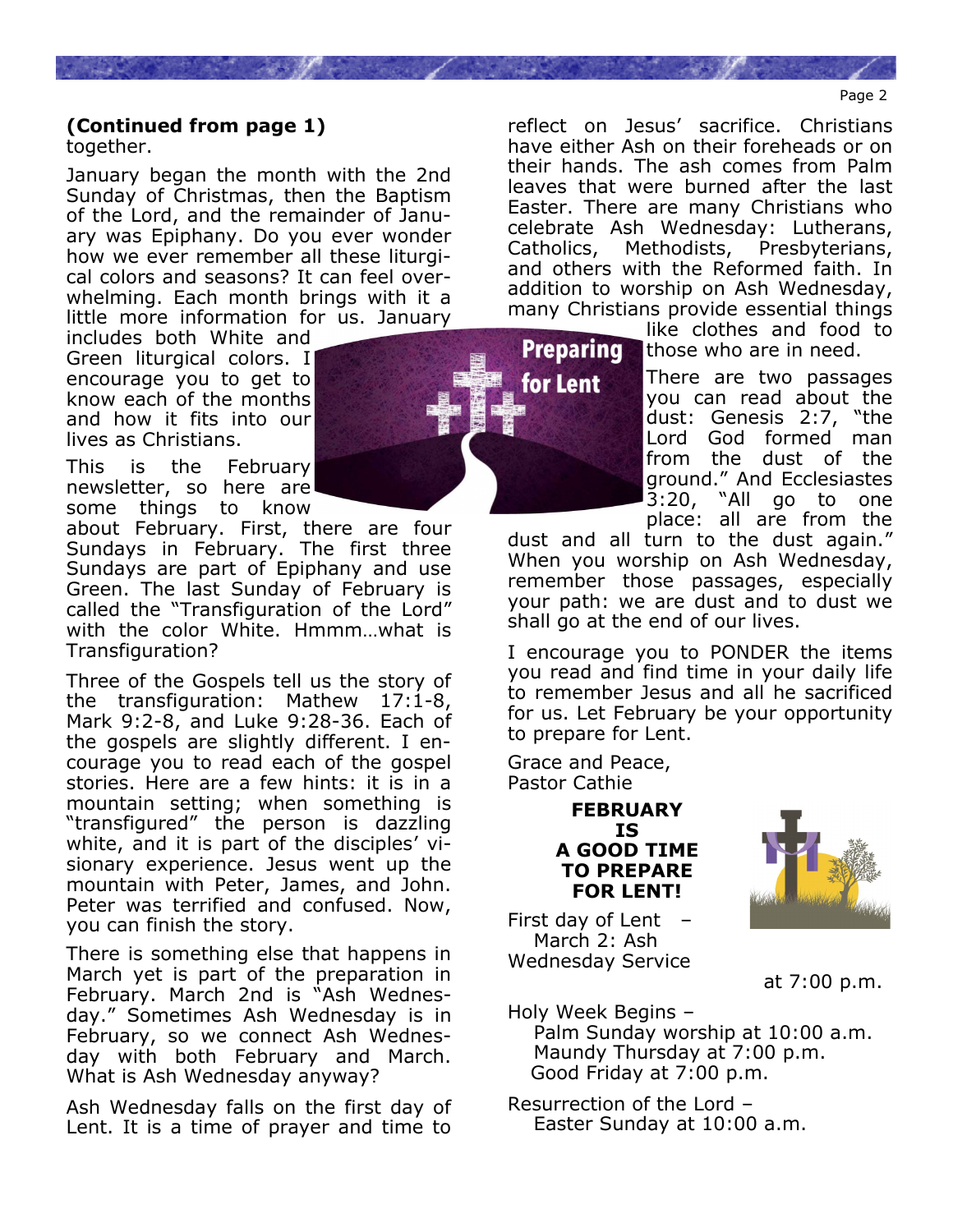Page 3

### **JANUARY CLERK'S CORNER**

The regular meeting of Session was held on Wednesday, January 19, 2022, at 7:00



p.m. in the narthex. Elders present were Melissa Engebretson, Kevin Galt, Bob Kozojed, Adam Montgomery, and Gayle Thostenson. Moderator - Cathie Bishop, Clerk of Session - Becky DeJong and Treasurer - Carolyn Meester were present. Yvonne Hummel was present via Zoom. Lee Dobrinz, Carrie Leopold , and Mary Jo Moorhead were absent. Elders-elect, Cheryl Montgomery and Laurie Elhard were present.

The meeting was opened with devotions and prayer by Becky DeJong.

Consent Agenda:

- a. approval of the minutes of December 15, 2021
- b. next Session meeting Wednesday, February 16, 2022
- c. Bingo on January 23 after worship. Lee Dobrinz made a motion to approve. It was seconded and carried via e-mail.
- d. remove Lia Dobrinz from the active rolls
- e. elect treasurer, Carolyn Meester and Clerk of Session, Becky DeJong, for a one-year term
- f. thank you to the clerk, moderator and treasurer for conducting the annual meeting
- g. Moderator's report –
- December 18 Cantata Practice at 10 a.m.
- December 19 Prepared/provided worship service & cantata.
- December 21 Met with Dixon regarding pulpit supply.
- December 24 Served lunch at Salvation Army.
- December 24 Prepared/provided Christmas Eve worship service.
- December 25 Prepared/provided Christmas Day worship service.
- Vacation from December 26, 2021

through January 5, 2022.

- January 6 Put away Christmas decorations with Kevin Galt, Dawn Larson, and Mary Jo Moorhead and met with Worship Committee afterwards.
- January 9, 2022 Prepared/provided worship service with communion.
- January  $10$  finally turned in my Pastor's Report to Becky.
- January 11 Bells Practice.
- January 12 met with Confirmation class/mentors/parents.
- January 13 Moderated Grandin Session.
- January 16 Prepared/provided worship and moderated Annual Meeting.
- January 18 Bells Practice scheduled (Editor's note: cancelled due to weather)
- January 19 Moderator for CPC Session.
- h. Clerk's report 21 served communion on December 25, 2021 and 22 served communion January 9, 2022.

Thank you to Lee Dobrinz and Mary Jo Moorhead for your service, insights, and expertise while serving on Session. You are appreciated.

Laurie Elhard and Cheryl Montgomery will be joining Session and will be ordained/installed on January 30, 2022. Committee liaison positions were discussed:

 Christian Ed. Kevin Galt Deacons Gayle Thostenson Mission Carrie Leopold Nominating Cheryl Montgomery

Personnel Adam Montgomery Serv. & Fellow. Melissa Engebretson Stewardship Yvonne Hummel Trustees Bob Kozojed Worship Laurie Elhard

The elders to help serve communion on February 6, 2022 will be Yvonne Hummel, Bob Kozojed, and Adam Montgomery.

The financial report was read, discussed, and received.

The Statistical Report for 2021 was reviewed.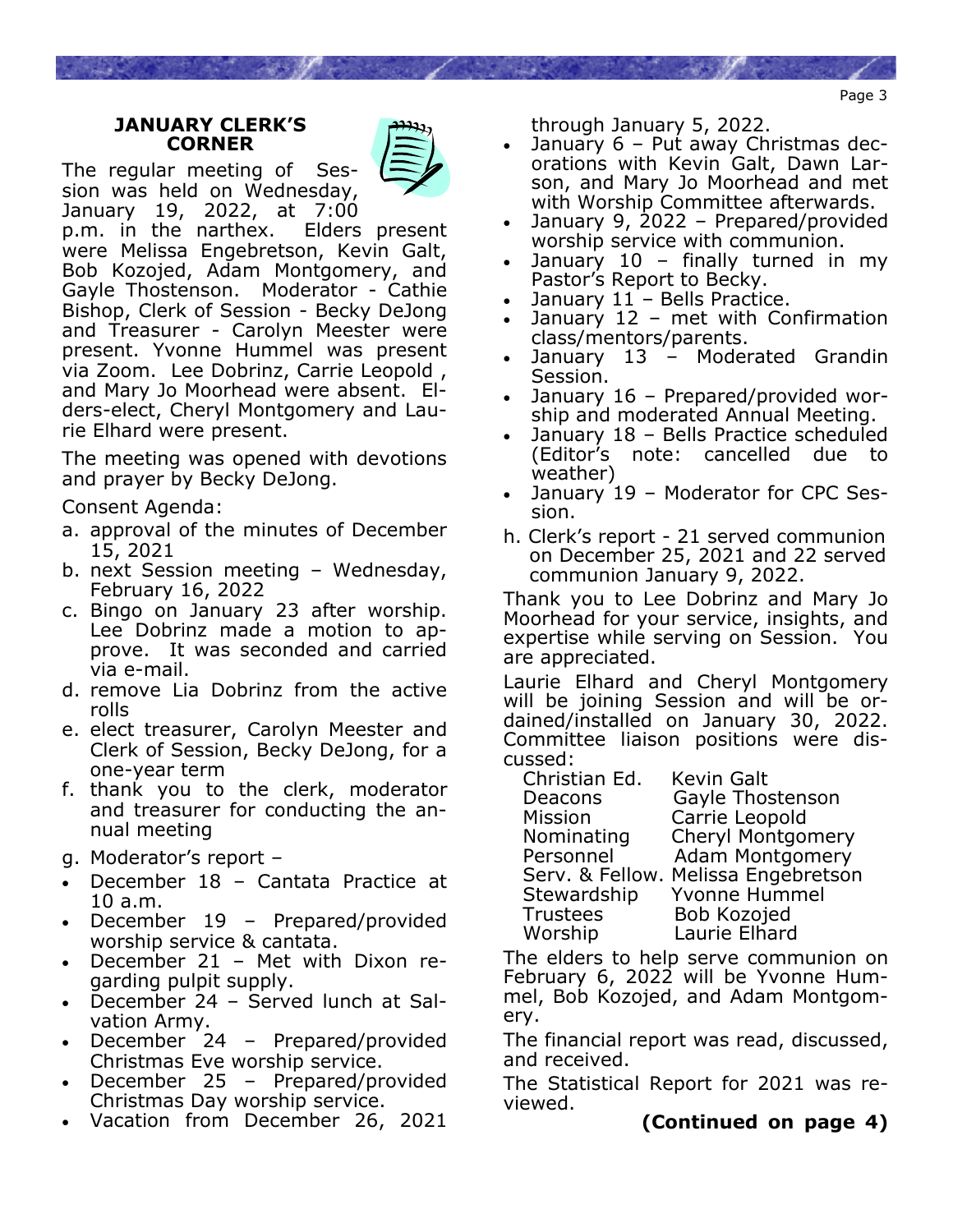# **(Continued from page 3)**

Committee reports:

Deacons: Over the last month, Deacons shared care packages and visits with many CPC members and friends. What a joy it is to encourage and be encouraged by these dear ones! One communion visit was made this month. Rides to church continue to be shared. – Gayle Thostenson

Personnel: The search for an Office Assistant continues.

Service and Fellowship: Our service groups are up and running. We are excited to have 2 service group leader spots filled and looking for 3 more leaders/co-leaders. Our Craft N' Creations group is hosting a Coco Bomb class hosted by Zoe Elhard on February 23 at 7:00 p.m. at the church. The committee has put some focus on our vendor show and are feeling we might not get the turnout since a good number of members are gone until later spring. We are wanting to push back the date again and try to involve some of the ladies who have previously hosted the fall bazaar by having a kick off meeting in April. We are on the search for a few more head usher spots, so if you have any ideas or are willing to fill in as a backup let the committee know. – Melissa Engebretson

Trustees: The Fire Marshall Inspection indicated that three emergency exit lights needed the batteries replaced. Those batteries have been replaced. After looking at our parking lot snow pile situation, we feel the pile does not need to be moved off the parking lot and onto the grass south of the narthex. The snow level on top of our flat roof is good and is currently no danger to our structure. Our AED battery was checked, and it was good. We received a recall letter from NDSC (North Dakota Safety Council) on the Infant/Child Pads. We removed the recalled pads and replaced them with the new ones sent to us.- Bob Kozojed

No reports: Christian Ed., Mission, Nominating, Stewardship, Worship committees.

Meeting closed with prayer by Moderator Cathie Bishop at 8:00 p.m.

Respectfully submitted,

Becky DeJong



**CONGREGATION & CORPORATION OF COMMUNITY PRESBYTERIAN CHURCH OF WEST FARGO** 

January 16, 2022

The annual meeting of Community Presbyterian Church was held on January 16, 2022 at 11:15 a.m. in the church sanctuary. The meeting was opened with prayer by Moderator Rev. Cathie Bishop. The clerk verified there was a quorum present with 39 (33 in the sanctuary and 6 online) people in attendance.

The minutes of the Annual Meeting of the Congregation and Corporation of Community Presbyterian Church from January 17, 2021 were presented.

Committee reports from 2021 were presented to the congregation. All reports were received.

Carolyn Meester reviewed the financial reports. The reports were received.

Adam Montgomery, Personnel Liaison, in conjunction with the Stewardship Committee presented the Terms of Call for Rev. Cathie Bishop. The pastor was dismissed from the sanctuary during the salary discussion. It was proposed that Rev. Bishop be given no raise but be given an additional week of vacation for 2022.

Yvonne Hummel presented the budget. Thanks was given to all who gave of their time and talents. A special thank you was given to Carolyn Meester for her help with all financial issues.

Lee Dobrinz presented a full slate of candidates for all open committee posi- **(Continued on page 5)**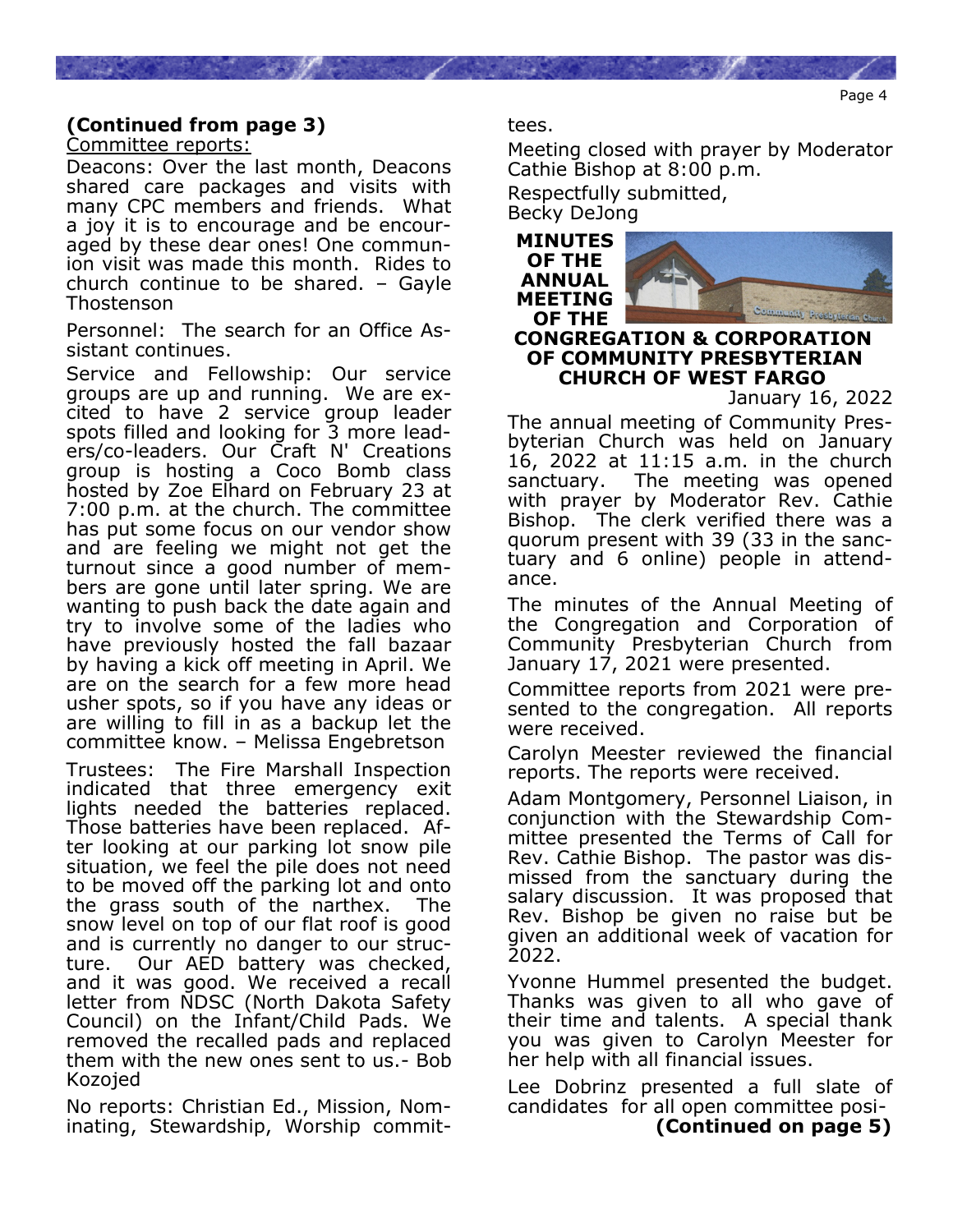## **(Continued from page 4)**

tions. Nominations were ceased and a unanimous ballot was cast.

Lee Dobrinz presented:

- Laurie Elhard, to finish a two-year term for Mary Jo Moorhead, to be elected as an Elder for the class of 2024 and Bob Kozojed, Cheryl Montgomery, and Gayle Thostenson to be elected as Elders for the Class of 2025 for a three-year term.
- Jenni Hummel and Dixon Moorhead to be elected as Deacons for the Class of 2025 for a three-year term.
- Lee Dobrinz and Brent Montgomery to be elected as Buildings and Grounds Trustees for the Class of 2025 for a three-year term.
- Lise Alves and Andrew Thostenson to be delegates to the Presbytery meetings for 2022 and Lee Dobrinz to be the alternate delegate to the Presbytery meetings for 2022. Dixon Moorhead is a Standing Delegate as a former Presbytery moderator and he does not require approval to serve.
- Laurie Elhard, Terry Meester, Dave Ruhnke, and Jack Smith to be elected to the Nominating Committee for the Class of 2023 for a one-year term.

The Corporate Bylaws of Community Presbyterian Church were updated. The updates were presented to the congregation through e-mails, letters, and informational meetings. In order to update the bylaws a 2/3 aye vote of the active membership is required. With 135 active members, 90 aye votes were needed. 92 aye votes were received.

New business – Pat Smith was impressed with all of the activity in CPC and the amazing leadership. She was concerned about the lack of attendance and wants to spark interest in getting current members back in church and recruiting and inviting new members. A few brainstorming suggestions were human contact, voice phone calls, flyers, and inviting friends and strangers. Service and Fellowship groups have been re -instated. Please check the bulletin board to see what group you are in. Pat will work with our Service and Fellowship Committee to encourage people to participate in all that CPC has to offer!

Thank you to the Clerk of Session, Becky DeJong, and the Treasurer, Carolyn Meester, for their service.

The meeting was closed in prayer by Moderator Bishop at 11:56 a.m.

Respectfully submitted,

Becky DeJong, Clerk of Session

### **DECEMBER CLERK'S CORNER**

The regular meeting of the Session was held on Wednesday, December 17,



2021, at 7:00 p.m. via Zoom due to bad weather. Elders present were Lee Dobrinz, Melissa Engebretson, Yvonne Hummel, Bob Kozojed, Carrie Leopold, Mary Jo Moorhead, Adam Montgomery, and Gayle Thostenson. Moderator Cathie Bishop, Clerk of Session - Becky DeJong and Treasurer - Carolyn Meester were present. Kevin Galt was absent.

The meeting was opened with devotions and prayer by Bob Kozojed.

Consent Agenda:

- a. approval of the minutes of November 17, 2021
- b. next Session meeting Wednesday, January 19, 2022
- c. Session will meet the third Wednesday of every month unless otherwise noted and communion will be served the first Sunday of every month, as well as, Easter, Christmas Day and Maundy Thursday unless otherwise noted.
- d. approval of Rhonney Greene's membership through a letter of transfer from Central Presbyterian Church in Austin, Texas.
- e. move communion from January 2, 2022 to January 9, 2022 because Pastor Cathie will be on vacation.

**(Continued on page 6)**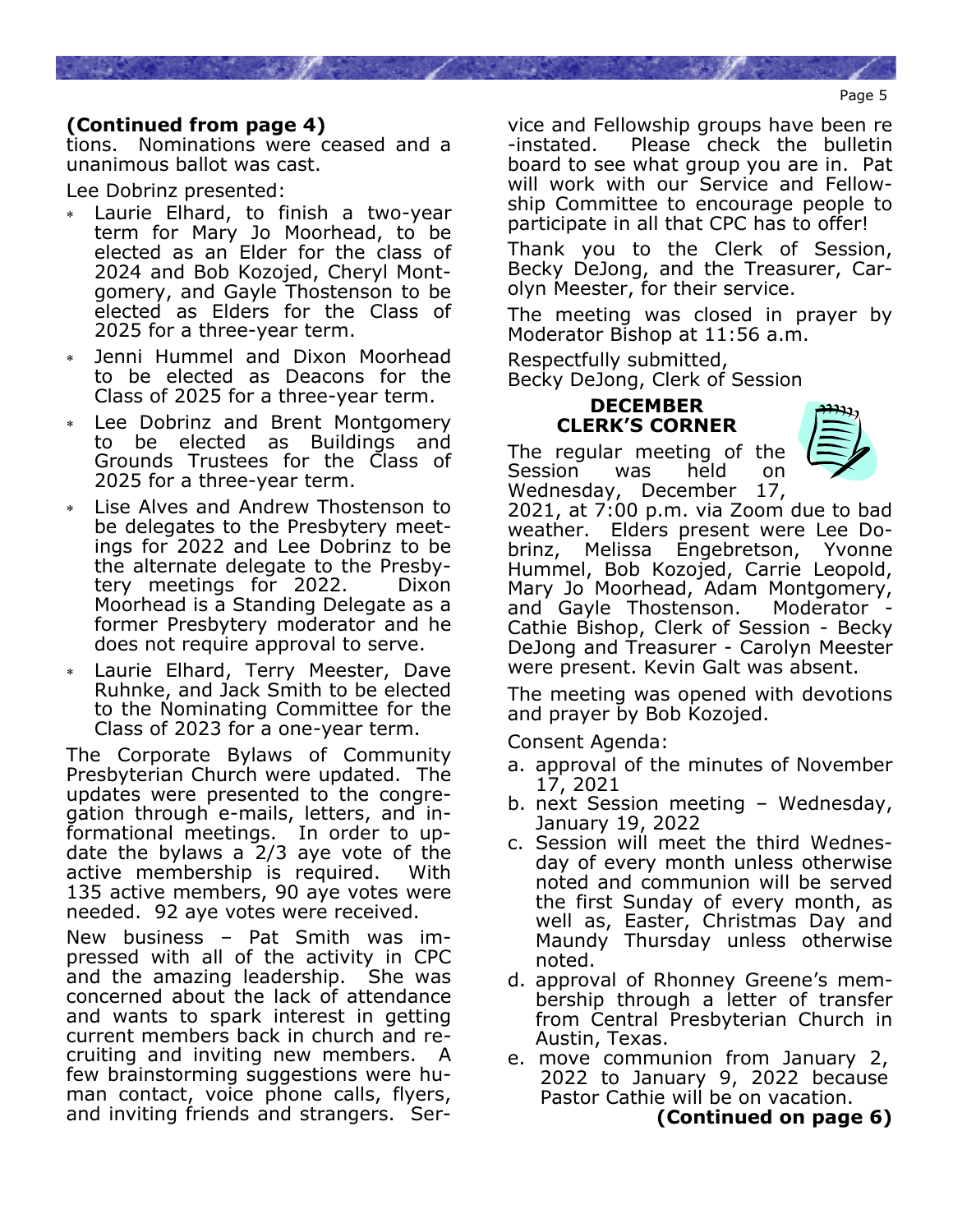# **(Continued from page 5)**

- f. Moderator's report:
- Provided items for the newsletter.
- Thursday, November 18 Moderated Session at Grandin.
- Sunday, November 21 helped with Hanging of the Greens.
- Tuesdays November 23, 30, and December 7th – Bells practice
- Sunday, December 5 played bells at Faith Lutheran and CPC
- Tuesday, November 23 visited Cassandra Goolsby at Sanford.
- Wednesday November 24 attended Cantata practice.
- Wednesday, December 1 Confirmation.
- Saturday, December 4 rang bells at Hornbachers at Osgood.
- Wednesday, December 8 Blue Christmas Service.
- Thursday, December 9 attended Stewardship committee.
- Friday, December 10 enjoyed CPC folks at dinner and Elf.
- Saturday, December  $11 -$  officiated at wedding for Troy and Stacie at offsite venue.
- Tuesday, December 14 provided Worship service at Touchmark, Fargo.
- November 18-December 15 prepared and provided Sunday worship at CPC
- g. Clerk's report -
- i. 49 served communion on December 5, 2021.
- ii. Committee summaries are due in December.

Discussion was held regarding communion preparation. The Worship Committee will provide support and aide to the current communion committee when needed.

The elder to help serve communion on December 25, 2021 will be Mary Jo Moorhead and the elders to serve communion on January 9, 2022 will be Yvonne Hummel, Bob Kozojed, and Gayle Thostenson.

The financial report was read, discussed, and received.

Our updated conference system has been received and will soon be installed.

Our active membership rolls were discussed.

There will be a potluck after worship on December 19. Supplies have been purchased and set-up and clean-up have been arranged. Come hungry!

Gayle Thostenson requested to use the large Sunday School classroom on January 18-19, 2022 with set-up on the 17th to conduct all-day meetings for the preparation of administering tests for the National Assessment of Educational Progress.

### Committee reports

Christian Education: The Sunday school program was presented on December 12th with good participation from kids and congregation. A big Thank You to Gayle Thostenson and Melanie Hansen for all their work in bringing the program to a success. Discussion on Sunday School teachers was talked about and the need for other members of the congregation to help out was brought up. – Kevin Galt

Deacons: This month Deacons prepared and plan to share something special with some of their CPC members and friends. Photographs continue to be taken of our friends who would like to be included in the CPC pictorial directory. Now that the outside temperatures have decreased, more rides have been provided for local folks who would like to attend in-person worship service. Three total communion visits were made this month. If anyone in the congregation would like home communion, please contact Pastor Cathie or myself. -Gayle Thostenson

Mission: There will be a Mission of the Month in 2022. The Mission Committee will partner with the Worship Committee to bring the Heart and Soul Food truck  **(Continued on page 7)**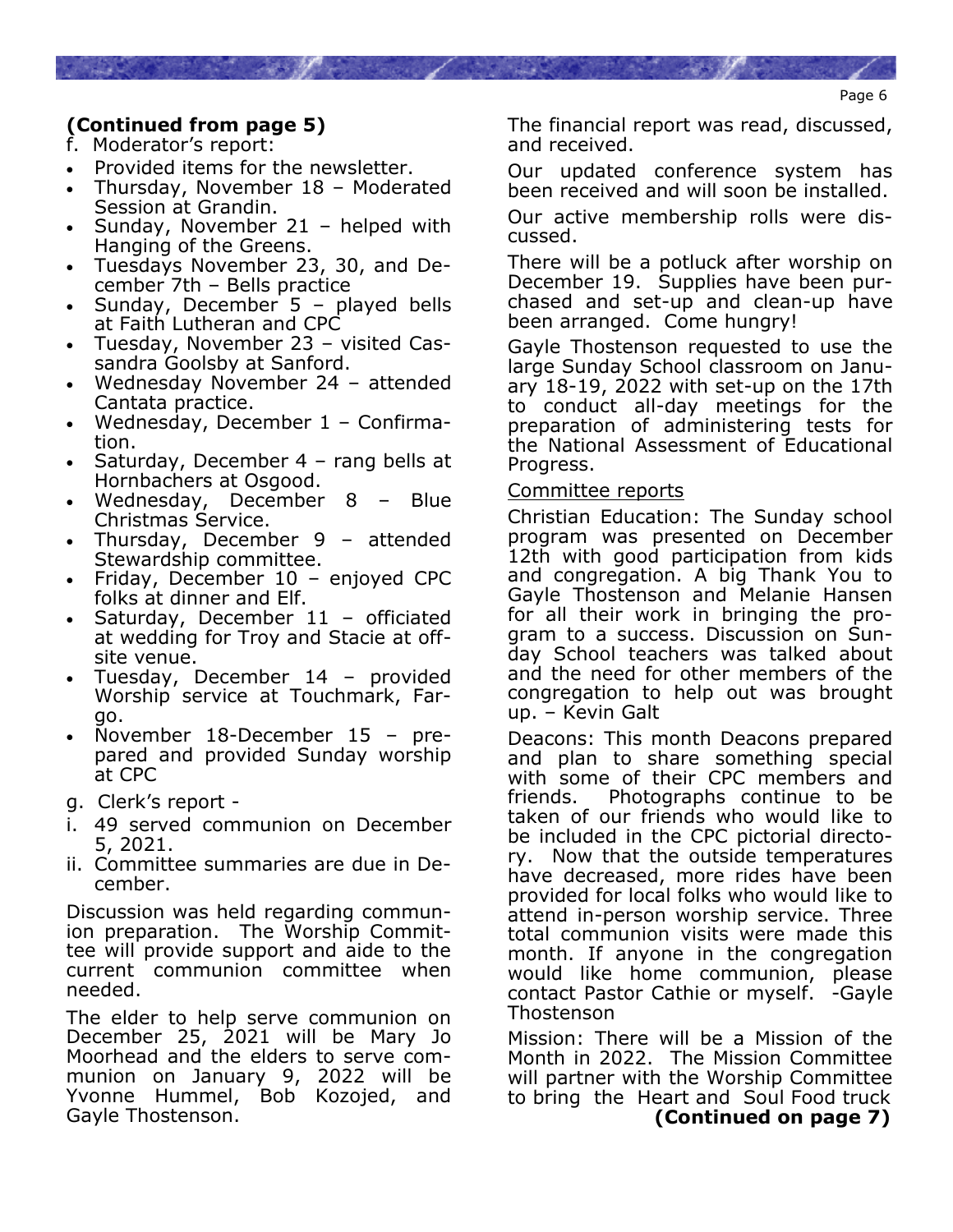## **(Continued from page 6)**

to a church event and partner with the Deacons on Day of Giving to aid church members in need of services.

Nominating: The committee is searching for interested members to serve on all committees. Listen for your call and contact a Nominating Committee member.

Personnel: The committee is accepting applications for the open office administrator position. Please continue to forward any interested parties or leads to Adam Montgomery.

Service and Fellowship: Head ushers for 2022 are needed. Work continues on the photo directory. Service and Fellowship groups will start in January. The vendor show will be March 19, 2022.

Stewardship: The Stewardship Committee is looking for a newer version of QuickBooks software for the Church. The budget was discussed in detail and we will ask for Session approval of the 2022 Budget at the Session meeting on December 15, 2021. We received 25 Pledge Cards, totaling \$58,876 in pledges; this is more than in the past few years. – Yvonne Hummel

The 2022 Budget was presented to Session for approval.

No reports: Trustees, Worship

Meeting closed with prayer by Moderator Cathie Bishop at 8:15 p.m.

Respectfully submitted, Becky DeJong

> **RINGING RESULTS**

my.



ported to us that on December 4, 2021, for the entire day, the kettle locations where CPC rang raised \$1,077.29 for Salvation Army programs and services. Thanks again to all those

who so graciously took the time to volunteer to ring bells for the Salvation Ar-

2-1 Cora Carlson<br>2-6 Carolyn Koer Carolyn Koerselman 2-7 Tom Birrenkott<br>2-8 Jack Smith

**FEBRUARY DATES TO REMEMBER** BIRTHDAYS

- Jack Smith
- 2-10 Mike Arvidson Linda Bishop
- 2-11 Tammy Nelson
- 2-14 Brecken Montgomery
- 2-17 Kevin Galt
- 2-19 Alex Talley
- 2-20 Lise Alves
- 2-21 Scott Meyer
- 2-23 Paul Campbell
- 2-24 Lia Dobrinz

### ANNIVERSARIES

2-19-81 – Dixon and Mary Jo Moorhead 2-24-79 – Scott and Vickie Meyer



#### **PRESBYTERIAN SQUARES WEIRD BIBLE STORIES WE NEVER HEARD IN SUNDAY SCHOOL**

 *A study just for you through your email!* 

Here it is - mid January and COVID is once again going hog-wild spreading among all of us. So we will continue to meet through email with our Weird Bible stories. I will send out 2 in February, 2 in March and wrap it up in April. I hope next fall we will be able to meet once again in person. It's not too late to sign up to "hear the rest of the story" - just email me at [vrpeihl@gmail.com.](mailto:vrpeihl@gmail.com) In the meantime stay safe and warm and praying you are able to avoid COVID.

#### **GIVING HEARTS DAY TO BE HELD FEBRUARY 10**



Founded in 2008, Giving Hearts Day is a 24-hour event for charities in North Dakota and northwest Minnesota. With over 450 charities involved this year, there are plenty of opportunities to volunteer and give to a good cause.

For more information, go to [https://](https://givingheartsday.org/) [givingheartsday.org/](https://givingheartsday.org/)

Page 7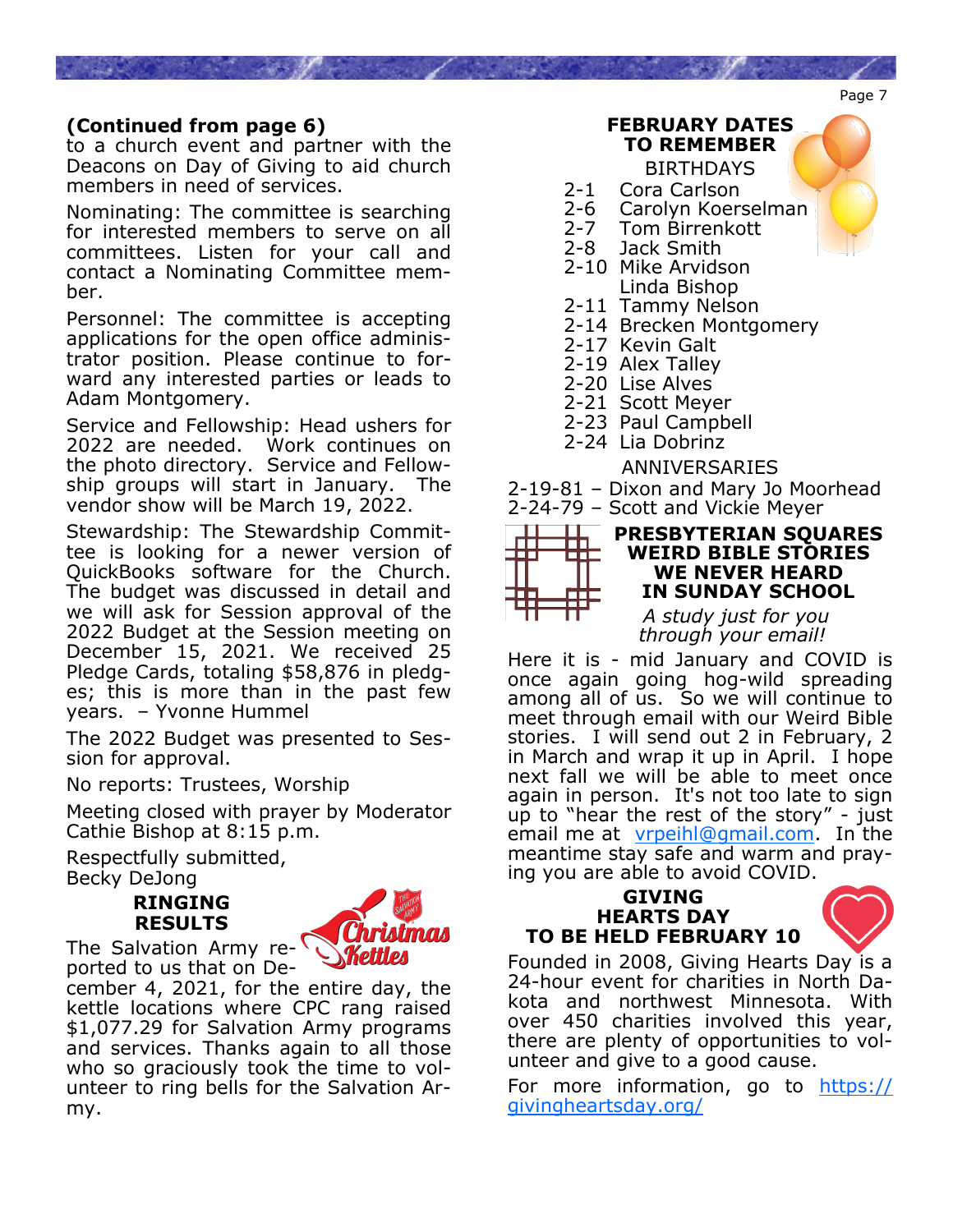Page 8

### **YEAR-TO-DATE GIVING UPDATE**  1-20-2022

2021 ended with operating income totaling \$131,532.54 and operating expenses totaling \$128,785.68 for a net income of \$2,746.86. \$19,600.00 that we received in PPP grant funds helped us to end the year in a positive position. Our continued appreciation goes out to all those who volunteer their time and talents to help our church. There are far too many names to mention so thank you everyone.

We continue to offer the online giving access from the church website. You can also use the QRC code found in the pews. This has been very successful. We also have a giving station in the narthex that you can make your donation using a debit or credit card.

In 2021 we successfully paid off the mortgage debt! We had a picnic in June to celebrate burning the mortgage.

Per Capita amount for 2022 is \$48.00 for each confirmed member. The unpaid balance at the end of the year is paid out of the church general fund. Please mark on your check or envelope you are contributing to Per Capita.

*Please prayerfully consider the amount you are able to contribute to the church so we are able to continue our mission to serve the members and the community. God's blessings to all.*







The month of February, please bring new or gently used waterproof children and adult gloves or mittens to the church to be distributed directly to the women and children being helped by the YWCA of Cass Clay. This is one of the items on the YWCA's "Urgent Needs" list.

Thank you to the Mission Committee for allowing this year's confirmation class, Erika Matzke and Charlie Elhard, along with their mentors, Cheryl Montgomery and Lee Dobrinz, to spearhead this mission project for the month of February. Erika has previously volunteered at the YWCA through her Girl Scout troop helping with cleaning projects, sorting donations and making hygiene kits. As we were considering how we would like to help our community this confirmation year, ideas were talked about including the YWCA and Erika was all excited to continue volunteering there!

The YWCA thanks our church for helping women and children in crisis and wants us to know our donation drive is such a blessing right now with our cold winter. The donation drive will make a valuable difference to women changing the course of their lives. Things we may take for granted are vitally needed by women escaping domestic violence and poverty.

There are typically 65+ women and children at the emergency shelter, and another 75 in the YWCA's supportive housing and human trafficking units – and they need many practical items, the same things we need for our own health and hygiene, or to run our homes.